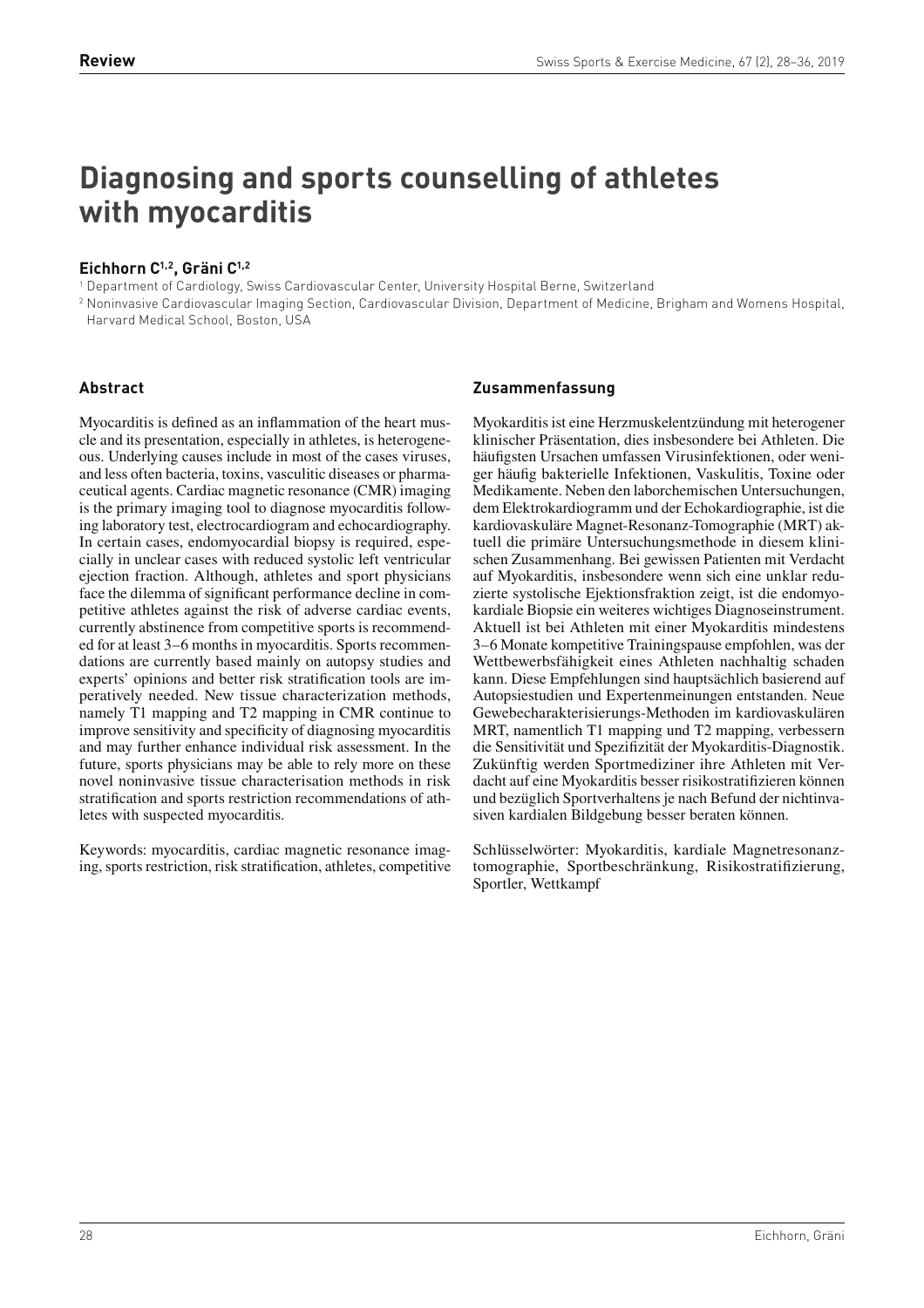#### **Introduction**

Myocarditis, defined as inflammation of the myocardium, presents the third most common cause of sudden cardiac death (SCD) in young athletes after autopsy-negative sudden unexplained death and coronary artery anomalies in the USA and Italy [1,2]. Also in post-mortem studies of athletes in Switzerland, we could recently show that myocarditis was one of the underlying causes of SCD [3,4]. However, whether exercise is a trigger of fatal arrhythmias is an unanswered question as the majority of SCD occurs at rest and not during or immediately after physical activity [1]. While exercise is undeniably beneficial for cardiovascular health [5], excessive exercise has been shown to predispose athletes to infection and exacerbate it [2]. Commonly, myocarditis is caused by viral infection such as enterovirus, Coxsackie B, Parvovirus B19 and Human Herpes Virus 6 [6,7]. Non-infectious causes, which are generally rare, include toxins, vasculitic diseases or pharmaceutical agents and illicit drugs [8]. The question amongst primary care physicians, sports physicians and cardiologists alike is how we can best identify athletes who may be suffering from myocarditis, which inevitably predisposes them to a higher risk of SCD, and how we risk stratify these athletes. Currently, based on animal and autopsy studies, expert opinions recommend an abstinence from competitive sports for 3 to 6 months after an episode of myocarditis [9–12]. This, however, can be of great inconvenience to athletes due to deconditioning and an inability to compete. This review aims to present the current challenges in diagnosing myocarditis and further propose how to approach this clinical setting using Cardiac magnetic resonance (CMR) imaging *(see Figure 1)*. The presented flow-chart incorporates clinical, laboratory and imaging markers with the aim to better diagnose and risk stratify athletes with suspected myocarditis.

#### **Contributing effect of exercise on pathogenesis**

Intense endurance training, compared to moderate exercise, which is generally protective, can predispose to viral upper respiratory tract infection and increases the chance of a systemic inflammatory response [13]. Murine studies have shown that this inflammatory response in athletes is associated with a higher propensity to arrhythmogenicity [14]. In addition to that, in athletes affected by myocarditis, infectious agents attack the myocardium directly and cause a subsequent autoimmune response that leads to myocardial remodelling through three phases: acute viral, subacute immune and chronic phase, where severe cases develop into a dilated cardiomyopathy [15].

In summary, the interaction between an environmental trigger and the host's immune system creates a subacute and chronic inflammatory state. This leads to death of myocardial tissue and causes scarring of the heart, which further predisposes individuals to arrhythmias. Even beyond an episode of myocarditis, it is believed that chronic myocardial inflammation secondary to pathogenic autoimmunity can persist due to the continued presence of cytokines, which exert pro-arrhythmic effect [16].



**Figure 1:** Diagnostic flow-chart and sports counselling of athletes with suspected myocarditis. Adapted from Eichhorn C. et al. JACC Cardiovasc Imaging, 2019.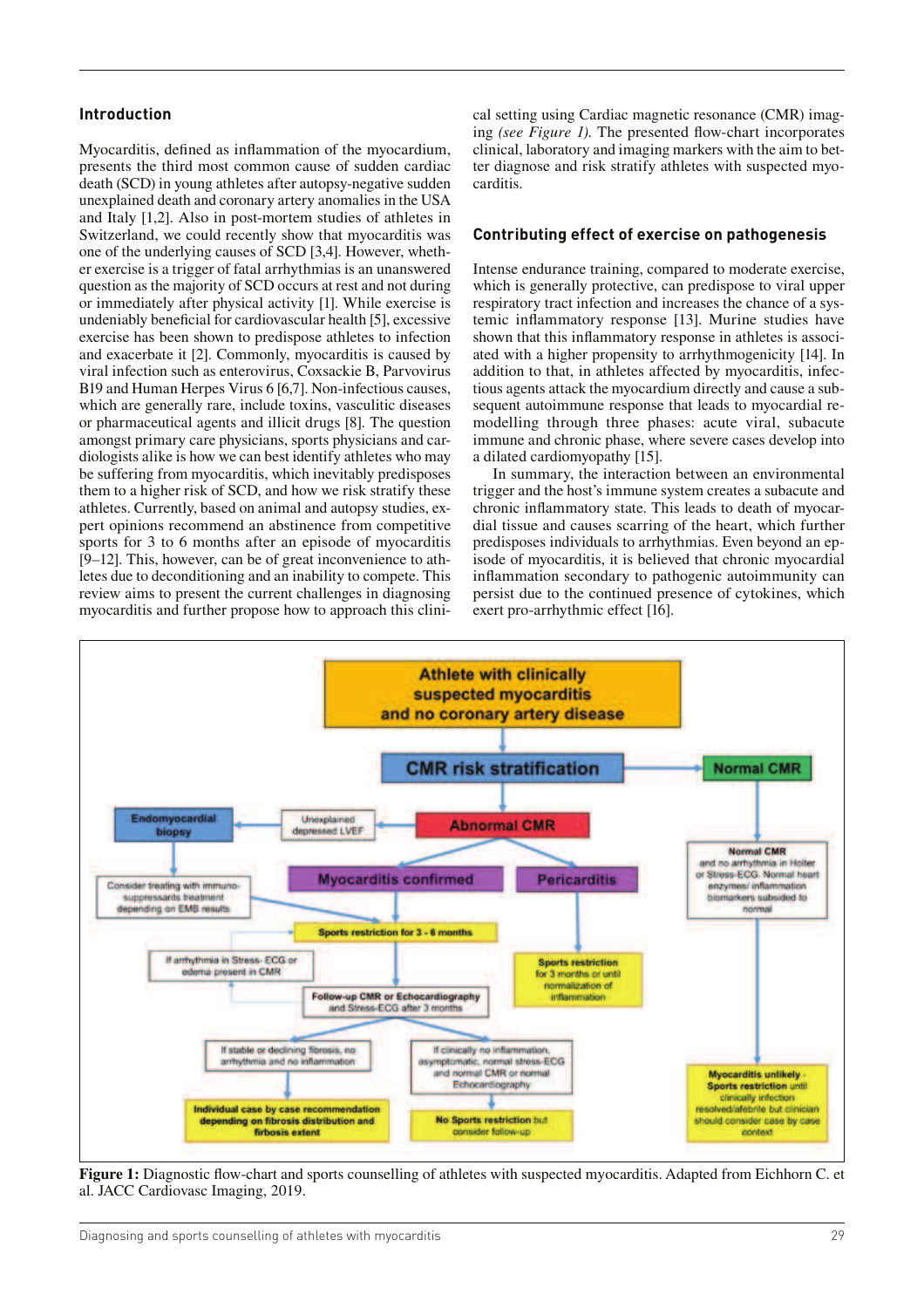# **Clinical presentation and initial clinical work-up of athletes with suspected myocarditis**

The typical clinical scenario is an athlete with atypical chest pain, aggravated when leaning forward with the upper body, history of a recent upper respiratory tract infection or gastrointestinal infection, elevated inflammatory and myocardial biomarkers, diffuse elevated ST-elevations and PQ depression in the electrocardiogram (ECG) and absence of coronary artery disease. However, this is only in the minority of the presentations the case. Myocarditis in athletes can present in a variety of ways. Beside chest pain as a leading symptom, patients can present with palpitations, performance drop or even be asymptomatic. Biomarkers, ECG and echocardiography might be abnormal, however, its sensitivity and speci ficity is low. As myocarditis may clinically resemble to an acute coronary event, it is important to rule out coronary artery disease (CAD) first in these patients.

# **Biomarkers and Electrocardiogram**

There are no specific biomarkers for myocarditis other than possible increased inflammation parameters C-reactive protein, leucocytes, elevated blood sedimentation rate and elevated myocardial biomarkers like troponin/creatin-kinase. Previous studies have shown that viral serology has a very low sensitivity and intermediate specificity with myocardial biopsy infiltrates confirming myocarditis [17]. Viral serology may be of use in ruling out hepatitis  $C$ , human immunodeficiency virus, Lyme disease or rickettsia if there is a high suspicion. Myocarditis has been shown to be the second most common cause of high troponin levels in the young and middle-aged  $( $50 \text{ years}$ )$  [18], warranting further investigations once myocardial infarction has been ruled out. A dilemma is presented by the fact that endurance training can raise troponin levels as demonstrated by a meta-analysis totalling 1045 patients where troponin levels were raised above the cut-off in 83% of participants [19]. This means that repeat troponins in athletes are key in making the diagnosis of myocarditis as the raised troponin levels due to exercise resolve faster and are less prominent as well as monophasic in comparison to the troponin profiles found in myocarditis and myocardial infarction. Therefore, performing a troponin test in athletes suspected with myocarditis is important but it must be kept in mind that troponin levels do not sufficiently correlate with the level of oedema and scarring or recovery that can be observed on imaging modalities, such as cardiac magnetic resonance (CMR) imaging [20]. ECG abnormalities like PR depression, ST-elevations, T-wave inversion, Q-wave presence, prolonged QRS or QTc may be present but are neither sensitive nor specific *(see Figure 2)* [21].



**Figure 2:** Case of an athlete with acute myocarditis. This is a case of a 17-year-old athlete with new onset of acute chest pain and pain in the left shoulder. He complained about a recent gastroenteritis three days ago. His body temperature was 39°C and C-reactive protein and Leucocytes were mildly elevated. Further, in laboratory tests, creatine kinase and troponin were elevated. Electrocardiogram showed diffuse ST-elevation over multiple leads. In order to rule out coronary ischemic event an invasive coronary angiogram was performed which was normal. Cardiac Magnetic resonance imaging was performed (see Figure 3).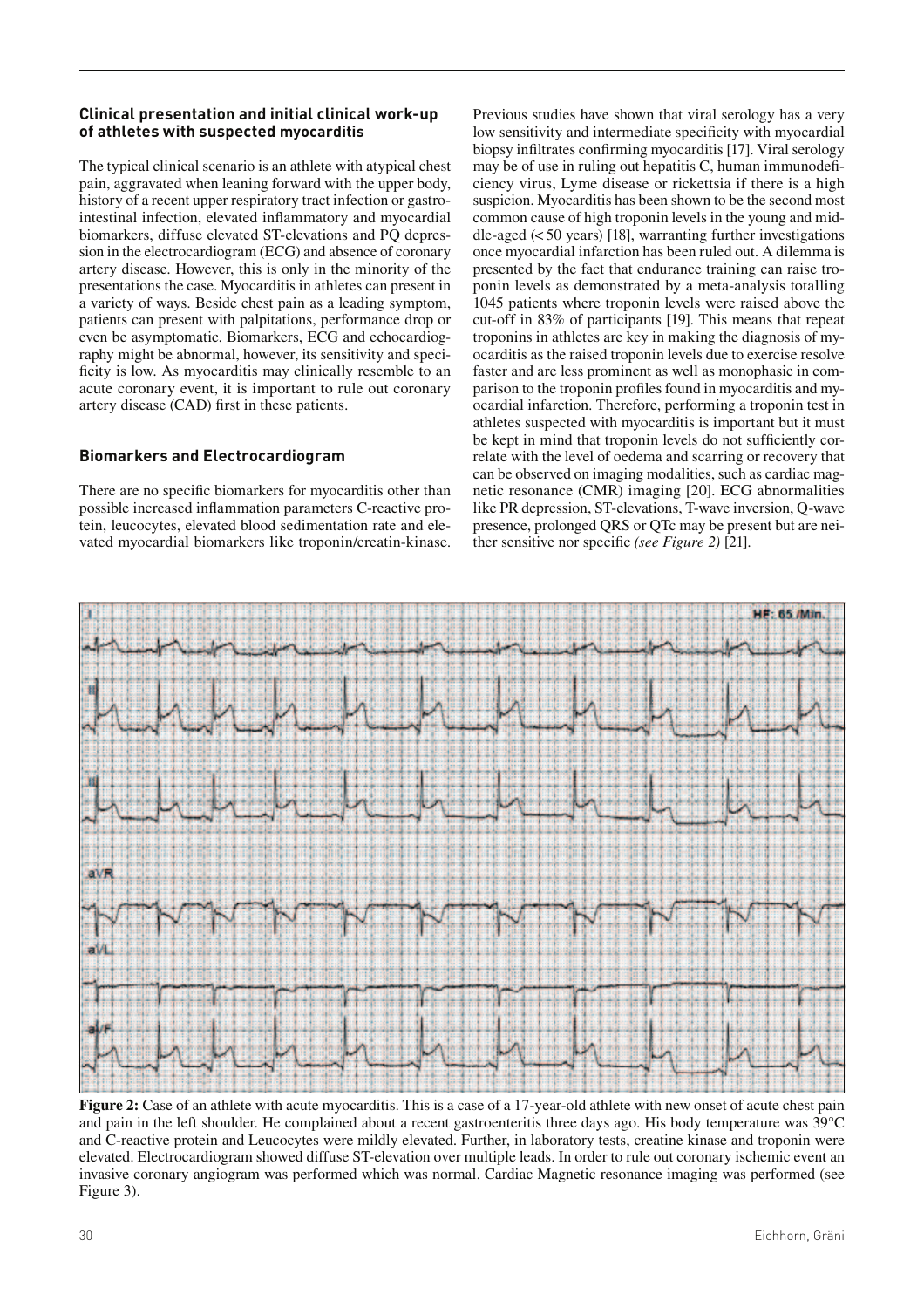#### **Echocardiography**

Pericardial effusion, local wall motion abnormalities or imaging consistent with dilated cardiomyopathy can be features of myocarditis. Fulminant myocarditis, a severe rapidly evolving form of myocarditis, shows severe impaired systolic LV function and is associated with a worse prognosis [22]. Echocardiography is an important tool to monitor LV function and wall motion abnormalities in myocarditis. It is crucial to differentiate myocarditis from an athlete's heart *(Table 1)*, where the latter is a condition in which LV wall thickness and/or LV dimensions in athletes change depending on the degree of dynamic and static components of the type of exercise performed [23].

If there is any doubt about structural changes in an athlete's heart, further imaging, such as CMR imaging, is indicated [24].

#### **Endomyocardial Biopsy**

Endomyocardial biopsy (EMB) is not routinely performed in patients with suspected myocarditis, however, in cases with unclear depressed LV function or in life-threatening presentations, EMB helps to differentiate between infectious, autoimmune or idiopathic inflammation in myocarditis, which may guide further therapy [25,26]. While EMB has an outstanding specificity and low complication rates  $($  <math>1\%) in experienced cardiac centres, sensitivity is low and there is a high chance of false negative results (sampling errors) [25,27]. Whether the diagnostic value of EMB can be increased by using CMR imaging to guide the biopsy is currently unclear [25]. However, Baccouche et al. recently showed that using CMR and EMB in combination rather than individually identifies a greater proportion of patients with myocarditis [28]. Porcine pre-clinical in-vivo models suggest that real-time CMR-guided EMB may also improve sensitivity and specificity [29]. In regard to athletes, it is unknown whether EMB adds to risk stratification and sports abstinence counselling.

#### **Cardiac Magnetic Resonance Imaging**

CMR is a rapidly evolving field and recent evidence suggests that current recommendations about the role of CMR in the management of patients with suspected myocarditis have to be updated. In 2009, the Consensus Criteria for Cardiovascular Magnetic Resonance in Myocardial Inflammation published the Lake Louise Criteria (LLC), which propose oedema by T2-weighted imaging and scar by late gadolinium enhancement (LGE) as diagnostic features for myocarditis *(see Figure 3)* [30]. CMR has not only diagnostic value [31,32], but also a prognostic value as we recently could show. We analysed the prognostic value of CMR in a cohort that included 670 patients with suspected myocarditis. We could show that any LGE presence doubled the risk for major adverse cardiovascular outcomes (MACE), while septal and mid-wall LGE as well as patchy distribution of LGE were strong prognostic patterns of LGE [21]. In addition, increasing LGE extent resulted in a greater risk for outcome [33]. Further, T2 weighted imaging was also significantly associ-ated with MACE [21]. Difficulties of CMR are that some biopsy-proven myocarditis patients do not show evidence of LGE and subsequently do not fulfil the LLC  $[25]$ . Additionally, it can be the case that the inflammatory process has become sufficiently diffuse across the myocardium to such an extent that T2 differences are not identifiable, especially if there is concurrent skeletal muscle inflammation in a reference region [34,35]. Novel T1 and T2 mapping sequences have been shown to provide higher sensitivity and specificity values than the traditional LLC criteria *(see Figure 3)* [36,37]. T1 and T2 mapping values essentially describe magnetic properties on a pixel-by-pixel basis that are determined by intrinsic characteristics of the tissue, its environment and the measurement parameters, culminating in a global T1 or T2 value. The rationale behind T1 mapping values is that these are able to detect myocarditis throughout multiple stages of the disease course since they are affected by both oedema and extracellular expansion. T2 mapping can detect tissue free water content which is raised in the acute phase and normalizes over time – this can be important in differentiat-

|                                                                      | <b>Differentiating Features</b><br><b>Athletes Heart</b>                                                                                                                                                 | <b>Differentiating Features</b><br><b>Myocarditis</b>                                                                                                                                                   |
|----------------------------------------------------------------------|----------------------------------------------------------------------------------------------------------------------------------------------------------------------------------------------------------|---------------------------------------------------------------------------------------------------------------------------------------------------------------------------------------------------------|
| <b>Symptoms</b>                                                      | Asymptomatic                                                                                                                                                                                             | Symptomatic                                                                                                                                                                                             |
| ECG/Holter                                                           | 1. Specific ECG changes such as early<br>repolarization/ST segment elevation,<br>T- wave inversion in V1-V3 in the<br>young, ST-elevation followed by<br>T-wave inversion V1-V4 in black<br>athletes.    | 1. Unspecific ECG changes. Possible<br>PQ depression, ST-elevation in mul-<br>tiple leads.                                                                                                              |
| Biomarkers/Inflammatory markers                                      | 1. Troponin elevation only mild and<br>normalizes quickly. May be present<br>in ultra-endurance athletes.<br>2. Others: Brain natriuretic peptide<br>mildly elevated after ultra-endur-<br>ance exercise | 1. Troponin elevation mild to high<br>2. Others: Brain natriuretic peptide<br>elevation, Creatine-Kinase, Leuco-<br>cytosis, elevated C-reactive Protein,<br>elevated Erythrocyte sedimentation<br>rate |
| Table adapted from Eichhorn C. et al. JACC Cardiovasc Imaging, 2019. |                                                                                                                                                                                                          |                                                                                                                                                                                                         |

**Table 1:** Challenges in ECG, biomarkers and noninvasive imaging characteristics in patients with athlete's heart versus acute myocarditis.

#### **Fortsetzung auf Seite 34** £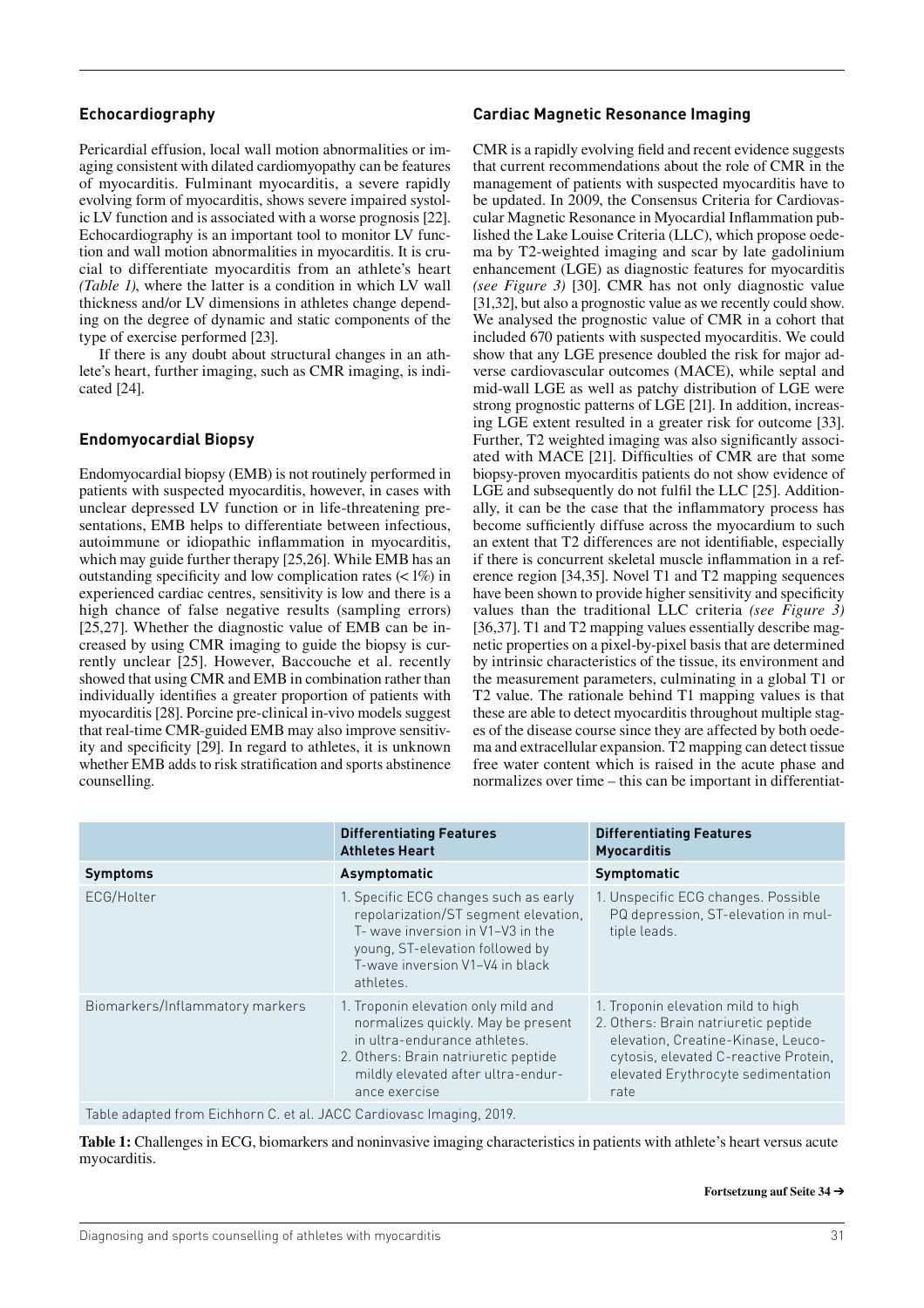ing myocarditis from other noninflammatory cardiomyopathies [38,39]. Furthermore, Spieker et al. have shown that T2 mapping can be used as a prognostic marker in patients with myocarditis [40]. Using T1 mapping values pre and post contrast agent administration and adjusting for the haematocrit value, extracellular volume fraction (ECV) can also be estimated [41]. We have recently shown that there is a significant association of elevated ECV values with MACE in patients with suspected myocarditis, even in those presenting without any LGE  $[42]$ . All in all, it has become evident that inflamed myocardial tissue shows higher T1, T2 and ECV values, which compares favourably to other tissue characterisation techniques [43]. The recent update of the LLC implemented current evidence on novel mapping techniques and conclude that CMR provides strong evidence for an active myocardial inflammation based on either one T2-based parameter  $(T2)$ mapping or T2 weighted imaging) or one T1-based parameter  $(T1)$  mapping,  $ECV$  or  $LGE$ ), with the specificity being higher when one of both parameters is present (44).

# **Therapy, Follow-up and Sports Restriction**

While roughly half of cases of suspected myocarditis resolve spontaneously within a month, there is a lack of evidence for optimal therapy in myocarditis patients with cardiac dysfunction. In haemodynamically stable patients, management of cardiac dysfunction should be in line with the latest heart failure guidelines [45] with appropriate step-up of care to intensive care units, invasive management and cardiac transplantation when patients become haemodynamically unstable. Arrhythmias and the use of implantable cardioverter defibrillator should also follow their respective guidelines. Current recommendation do not include immunomodulatory therapies, while immunosuppressive treatment, in the absence of active infection or other contraindications, is recommended in autoimmune forms of myocarditis.

In terms of sports restriction for athletes, it is paramount that athletes with acute myocarditis refrain from any competitive exercise, while there is currently no study that indi-



**Figure 3:** Cardiac Magnetic resonance imaging of an athlete with suspected myocarditis. The CMR of the athlete described in Figure 2 showed in panel A, the Turbo-Inversion Recovery- Magnitude (TIRM), i.e. a T2-weighted (water content) and fat supressed sequence of the midventricular short axis of the heart a hyperintensity signal of the epicardial left myocardial muscle inferolateral (white arrows). In the T2 mapping (panel B) sequence, in the same region, a prolonged T2 mapping time of 56ms could be measured consistent with myocardial oedema (black arrows). In the native T1 mapping (panel C), also inferolateral (midventricular) a prolonged T1 mapping time (1220ms) was measured (black arrows). Late Gadolinium enhancement is seen in a typical myocarditis pattern, i.e. subepicardial inferolateral from the basal to apical segments (panel D, short axis view, panel E, 3 chamber view and F 4 chamber view, white arrows). Left - and right ventricular function was normal without any regional wall motion abnormalities. The patient received non-steroidal anti-inflammatory drugs as was symptom free after discharge. He was counselled to restrict from competitive sports for 3 months and was scheduled for a follow-up CMR and maximal stress-ECG before re-uptake of competitive sports.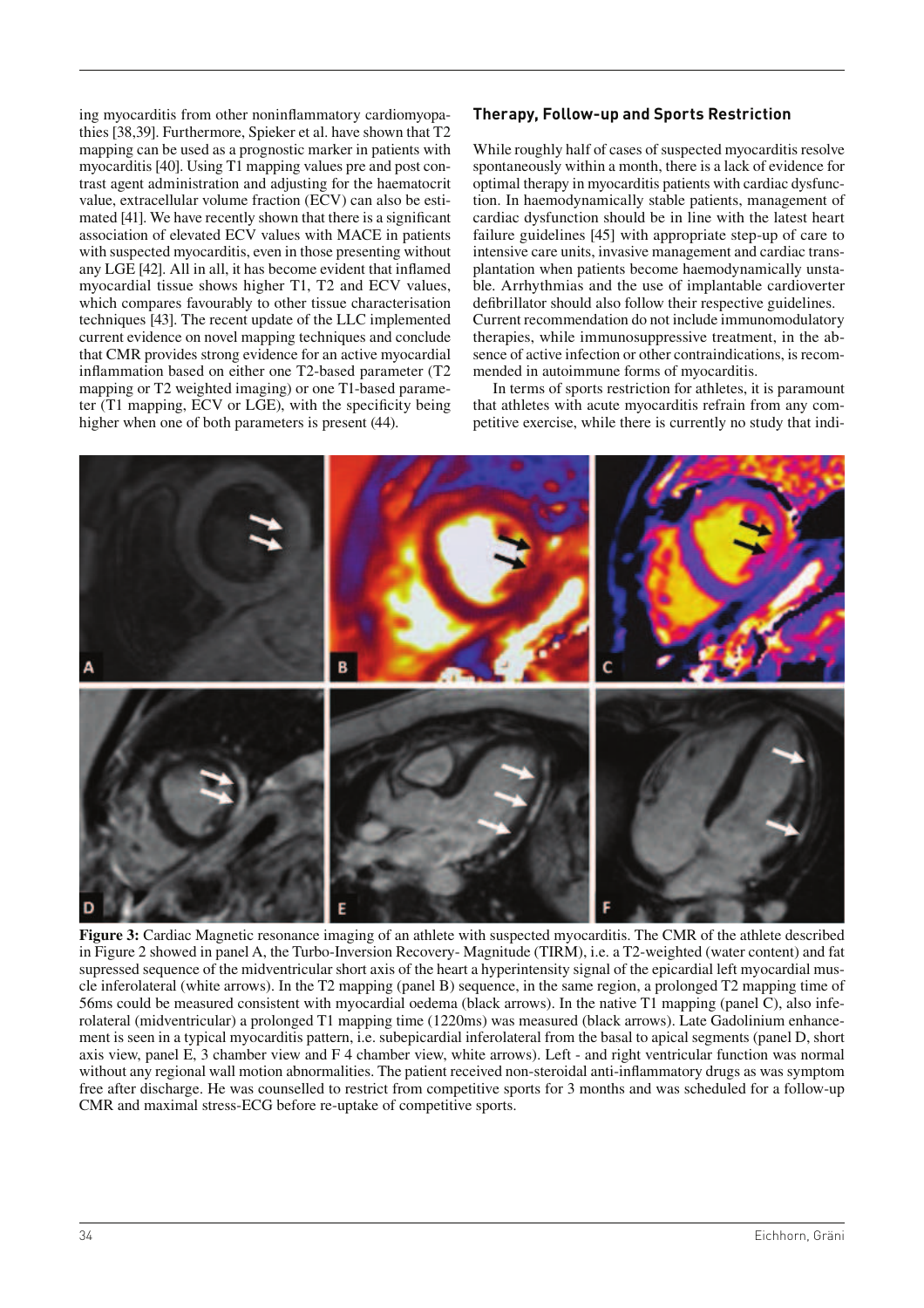cates that there is a safe level of exercise in the first months after a diagnosis of myocarditis. Current guidelines [9–11], including a recent recommendation by the European Association of Preventive Cardiology [12], recommend between 3 and 6 months of competitive sports restriction (Class IIb/ Level C) for athletes diagnosed with myocarditis. Prior to returning to competitive exercise, athletes should undergo extensive testing, including echocardiography, Holter monitoring and exercise ECG. We believe that a follow-up CMR in athletes with diagnosed myocarditis is warranted at 3 to 6 months in order to risk stratify patients based on presence or absence of inflammation. These recommendations should not only apply to competitive athletes but also to recreational athletes as they form the group who most commonly suffer from SCD in myocarditis [46]. However, whether moderate exercise is safe when inflammation subsided to normal or whether different sports levels based on dynamic and static components may need different sport abstinence periods in athletes with myocarditis are unknown.

Furthermore, it needs to be evaluated how serial CMR scans and LGE involvement over time are associated with outcome.

#### **Conclusion**

In athletes with myocarditis, currently, 3–6 months sports restriction is recommended for the prevention of adverse cardiac events. CMR is the primary imaging tool for diagnosing myocarditis and may also play an important role in risk stratifying athletes with suspected myocarditis. Future research is needed to assess the role of novel noninvasive CMR tissue characterization techniques to better guide treatment and allow individual sports counseling in this clinical setting.

#### **Practical implications**

- The diagnosis of myocarditis in athletes is challenging
- Troponin levels are typically raised in myocarditis but athletic activity can also mildly increase troponin levels
- CMR is the primary tool to diagnose myocarditis and may further help to risk stratify athletes
- Currently 3–6 months competitive sports abstinence is recommended

#### **Acknowledgments, conflict of interest and funding**

All authors have no conflict of interest. Dr. Gräni received funding support from the Swiss Sports Medicine Society (SGSM), the SGSM Award 2015.

#### **First author**

Christian Eichhorn, MBBS, BSc Unterassistent Department of Cardiology Swiss Cardiovascular Center University Hospital Berne Freiburgstrasse CH-3010 Berne, Switzerland

#### **Corresponding author**

PD Dr. med. Christoph Gräni, PhD Director of noninvasive cardiac imaging (CMR/CT/Nuclear) Department of Cardiology Swiss Cardiovascular Center University Hospital Berne Freiburgstrasse CH-3010 Berne, Switzerland Tel: +41 31 632 45 08 Email: christoph.graeni@insel.ch



#### **References**

- 1. Harmon KG, Asif IM, Maleszewski JJ, Owens DS, Prutkin JM, Salerno JC, et al. Incidence, Cause, and Comparative Frequency of Sudden Cardiac Death in National Collegiate Athletic Association Athletes: A Decade in Review. Circulation. 2015;132(1):10-9.
- 2. Corrado D, Basso C, Pavei A, Michieli P, Schiavon M, Thiene G. Trends in sudden cardiovascular death in young competitive athletes after implementation of a preparticipation screening program. Jama. 2006;296(13):1593-601.
- 3. Asatryan B, Vital C, Kellerhals C, Medeiros-Domingo A, Grani C, Trachsel LD, et al. Sports-related sudden cardiac deaths in the young population of Switzerland. PloS one.2017;12(3):e0174434.
- 4. Grani C, Chappex N, Fracasso T, Vital C, Kellerhals C, Schmied C, et al. Sports-related sudden cardiac death in Switzerland classified by static and dynamic components of exercise. European journal of preventive cardiology. 2016;23(11):1228-36.
- 5. Myers J. Cardiology patient pages. Exercise and cardiovascular health. Circulation.2003;107(1):e2-5.
- 6. Yilmaz A, Klingel K, Kandolf R, Sechtem U. A geographical mystery: do cardiotropic viruses respect national borders? J Am Coll Cardiol. 52. United States2008. p. 82; author reply -3.
- 7. Breinholt JP, Moulik M, Dreyer WJ, Denfield SW, Kim JJ, Jefferies JL, et al. Viral epidemiologic shift in inflammatory heart disease: the increasing involvement of parvovirus B19 in the myocardium of pediatric cardiac transplant patients. J Heart Lung Transplant. 2010; 29(7):739-46.
- 8. Caforio AL, Pankuweit S, Arbustini E, Basso C, Gimeno-Blanes J, Felix SB, et al. Current state of knowledge on aetiology, diagnosis, management, and therapy of myocarditis: a position statement of the European Society of Cardiology Working Group on Myocardial and Pericardial Diseases. Eur Heart J. 2013;34(33):2636-48, 48a-48d.
- 9. Maron BJ, Udelson JE, Bonow RO, Nishimura RA, Ackerman MJ, Estes NAM, et al. Eligibility and Disqualification Recommendations for Competitive Athletes With Cardiovascular Abnormalities: Task Force 3: Hypertrophic Cardiomyopathy, Arrhythmogenic Right Ventricular Cardiomyopathy and Other Cardiomyopathies, and Myocarditis. Circulation. 2015;132:e273-e80.
- 10. Pelliccia A, Fagard R, Bjørnstad HH, Anastassakis A, Arbustini E, Assanelli D, et al. Recommendations for competitive sports participation in athletes with cardiovascular diseaseA consensus document from the Study Group of Sports Cardiology of the Working Group of Cardiac Rehabilitation and Exercise Physiology and the Working Group of Myocardial and Pericardial Diseases of the European Society of Cardiology. European heart journal. 2005;26(14):1422-45.